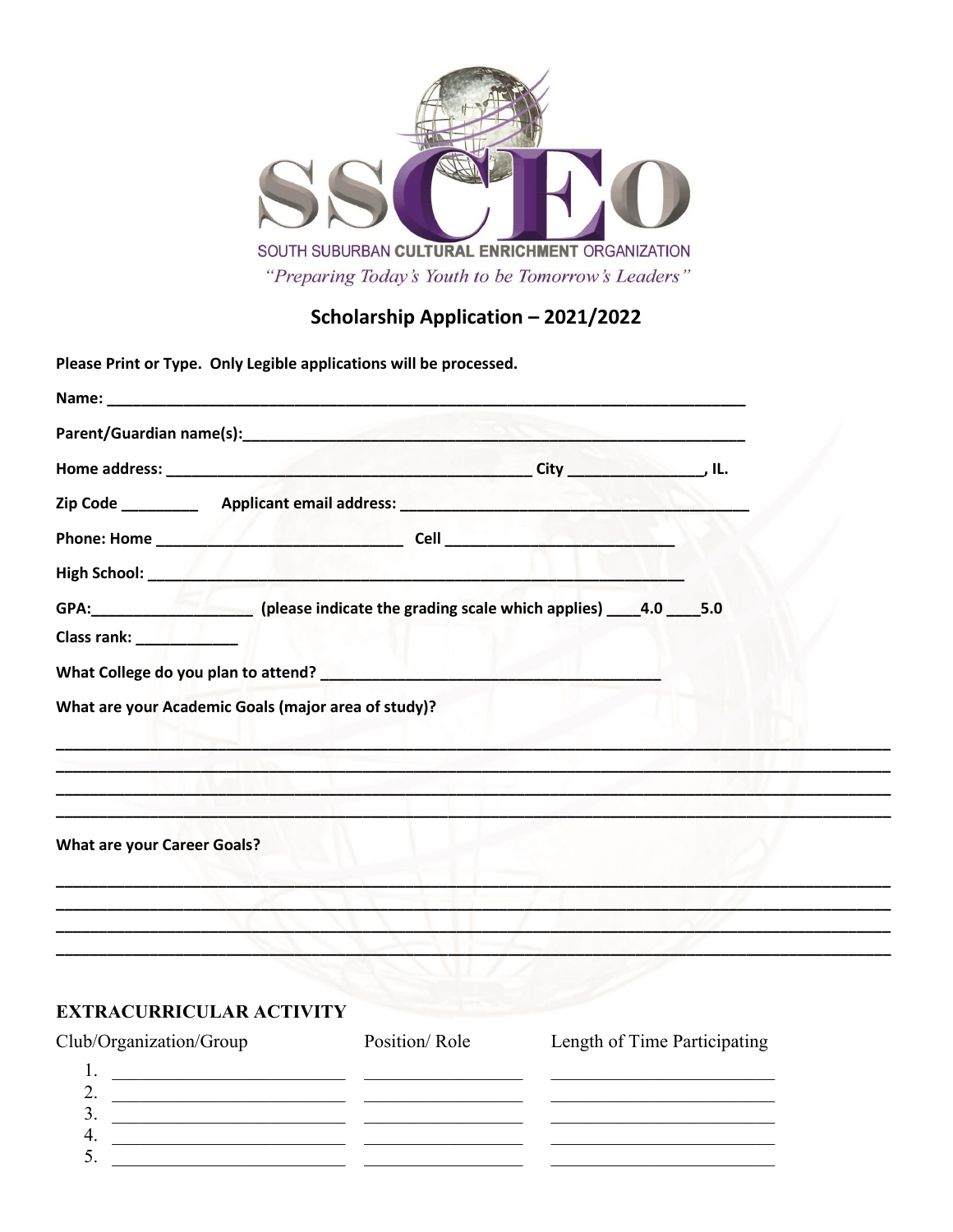

### **List any honors and awards you've received.**

| Name of Honor/Award | Reason for Award | Year Awarded |
|---------------------|------------------|--------------|
|                     |                  |              |
| ـ.                  |                  |              |
| ر                   |                  |              |
| т.                  |                  |              |
|                     |                  |              |

## **Community Service**

| Organization | Position/Role | Length of Time Participating |
|--------------|---------------|------------------------------|
|              |               |                              |
|              |               |                              |
| ᠇.           |               |                              |
|              |               |                              |

*Please provide an essay on the following topic:*

*Essay must be typed double spaced using 12 font size and a minimum of 250 words.*

*During the pandemic many schools and students have struggled to meet with success in the new normal. With all of the pressing issues related to the pandemic, how have you managed to stay focused on maintaining your grades and pursuing a college education?* 

**Applicant Signature: Date: Date: Date:** *Date:* 

**Mail to: SSCEO P.O. Box 155 Matteson, IL. 60443-0155**